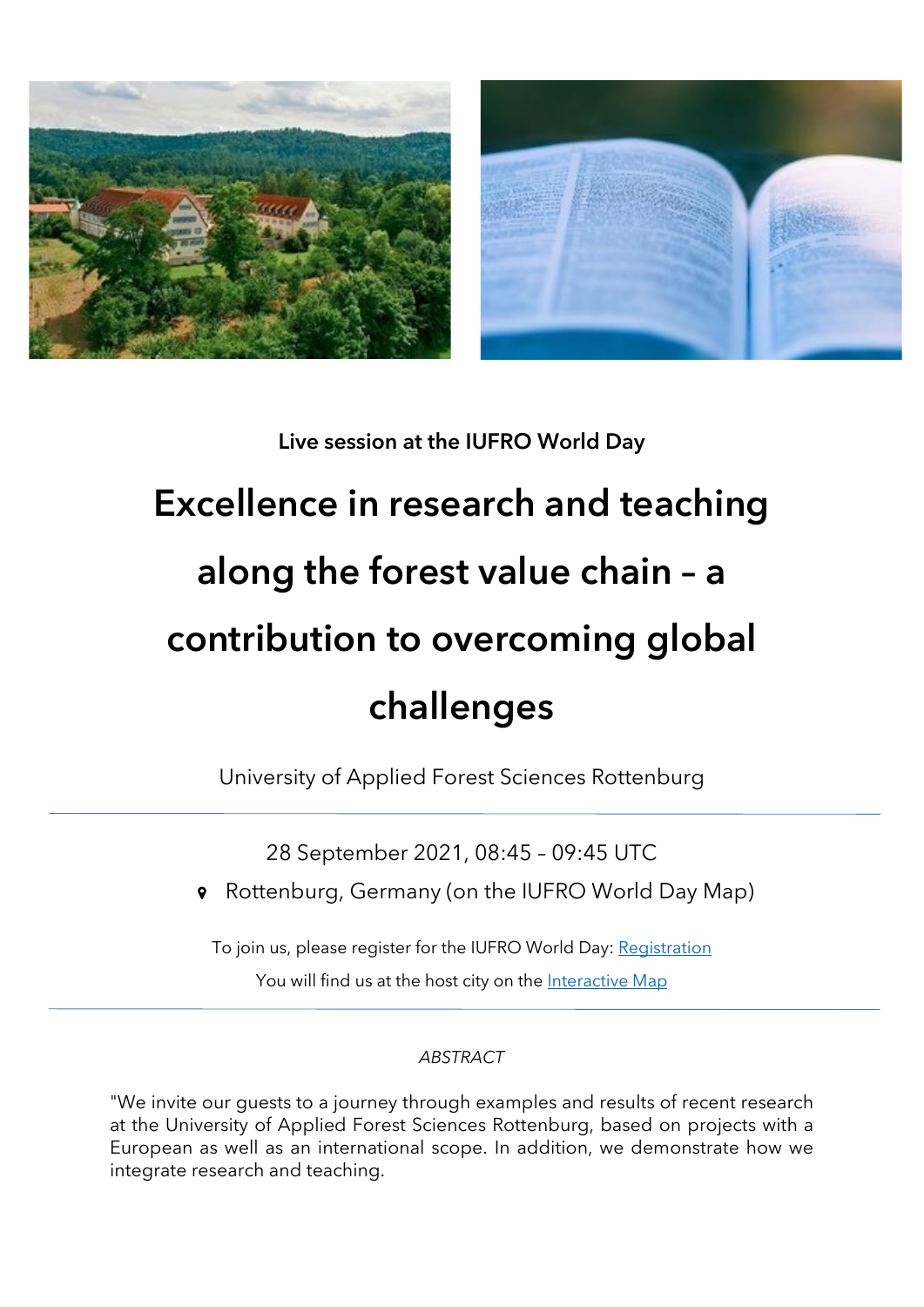We'll take a close up look at selective forests in the Black Forest, at climate adaptation and keeping forests free of microplastic. We'll examine changes in timber provision, construction timber as a long-term carbon storage, the development of new materials like beech wood composites and the improvement of wood energy technologies. We'll place a spotlight on rural development and water management, and on the pressures lying on municipal and urban forests and their foresters."

#### *KEYWORDS*

- Silviculture
- Sustainable Forest Management
	- Wood Composites
		- Urban Forestry
	- Wood Processing
	- Rural development

#### *SPEAKERS*



**Sebastian HEIN** (habil.)

is professor of silviculture, forest growth and yield. He studied forest sciences at Freiburg University. Before joining HFR in 2008, he worked for the state forest service of Bavaria and held positions as a guest-/interim-professor at AgroParisTech/ENGREF (France) as well as at the University of Wisconsin-Stevens Point (USA) in forest biometry. At HFR, his work focuses on modelling of forest growth and wood quality, forests and trees in climate change, plastic-reduction strategies in forestry and international exchange in close-to-nature / continuous cover silviculture as well as teaching at B.Sc. and M.Sc. levels.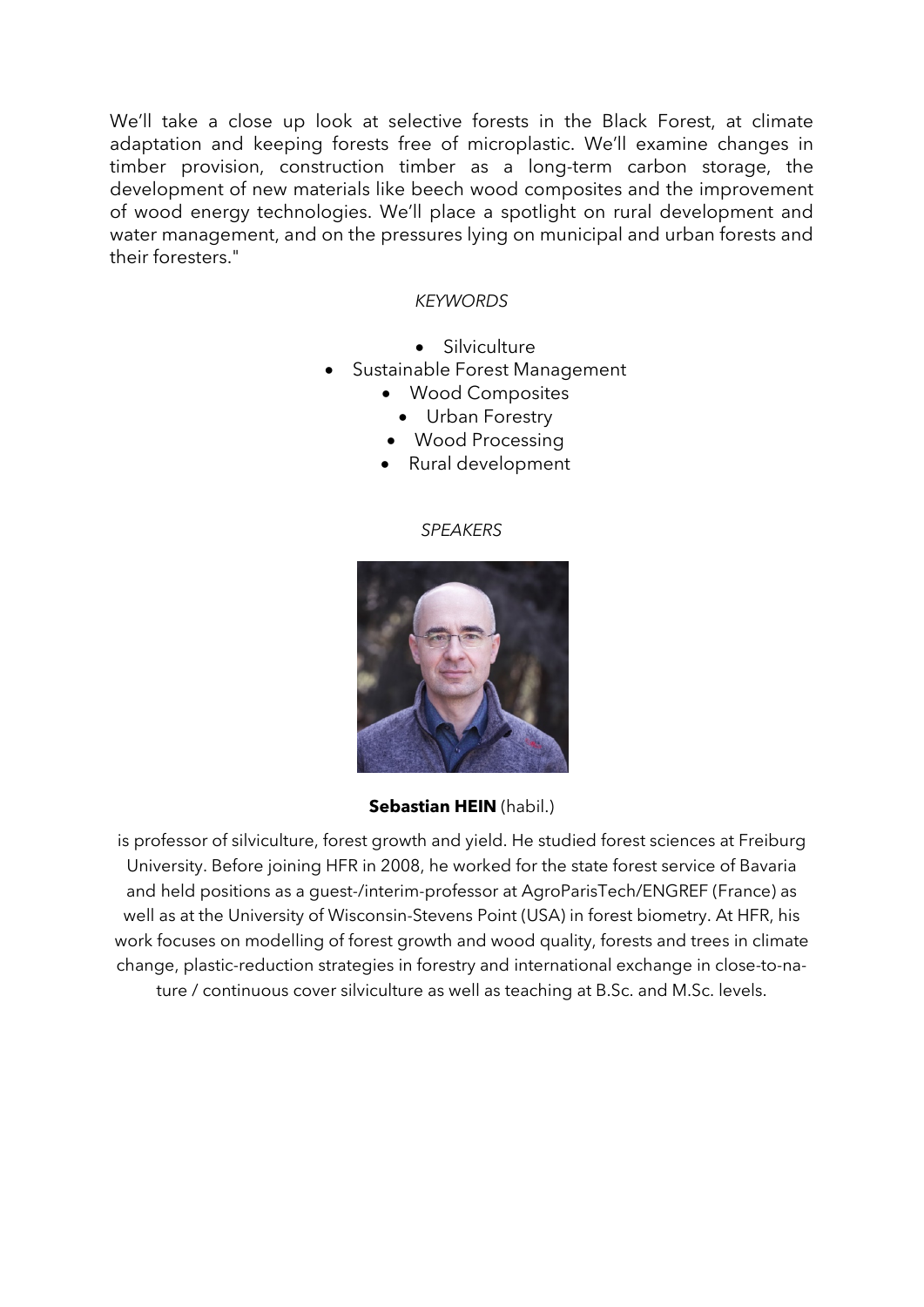

#### **Bastian KAISER**

is professor of applied economics. Before joining the HFR, he worked as project manager and consultant in several Latin American countries. Since 2001, he is president of the HFR. He is engaged in transforming the University into a comprehensive programme school with a broad range of professional opportunities, including bioenergy, material uses of forest biomass and multifunctional forest management.

From 2013 to 2021, he served as President of the Rectors´ Conference of the 24 Universities of Applied Sciences in Baden-Württemberg, representing them in aspects of education policy and fiscal affairs.



**Marcus MUELLER**

(M.Sc. Forestry, University of Göttingen) received his PhD in Wood Biology and Wood Technology from the University of Göttingen in 2012. In 2014, he was appointed full professor at the HFR. His research and teaching focus strongly on the development of innovative wood engineered products, the chemical modification of solid wood and lignocellulosic particles. His current research projects are dealing with the usage of European hardwood species for indoor and outdoor applications.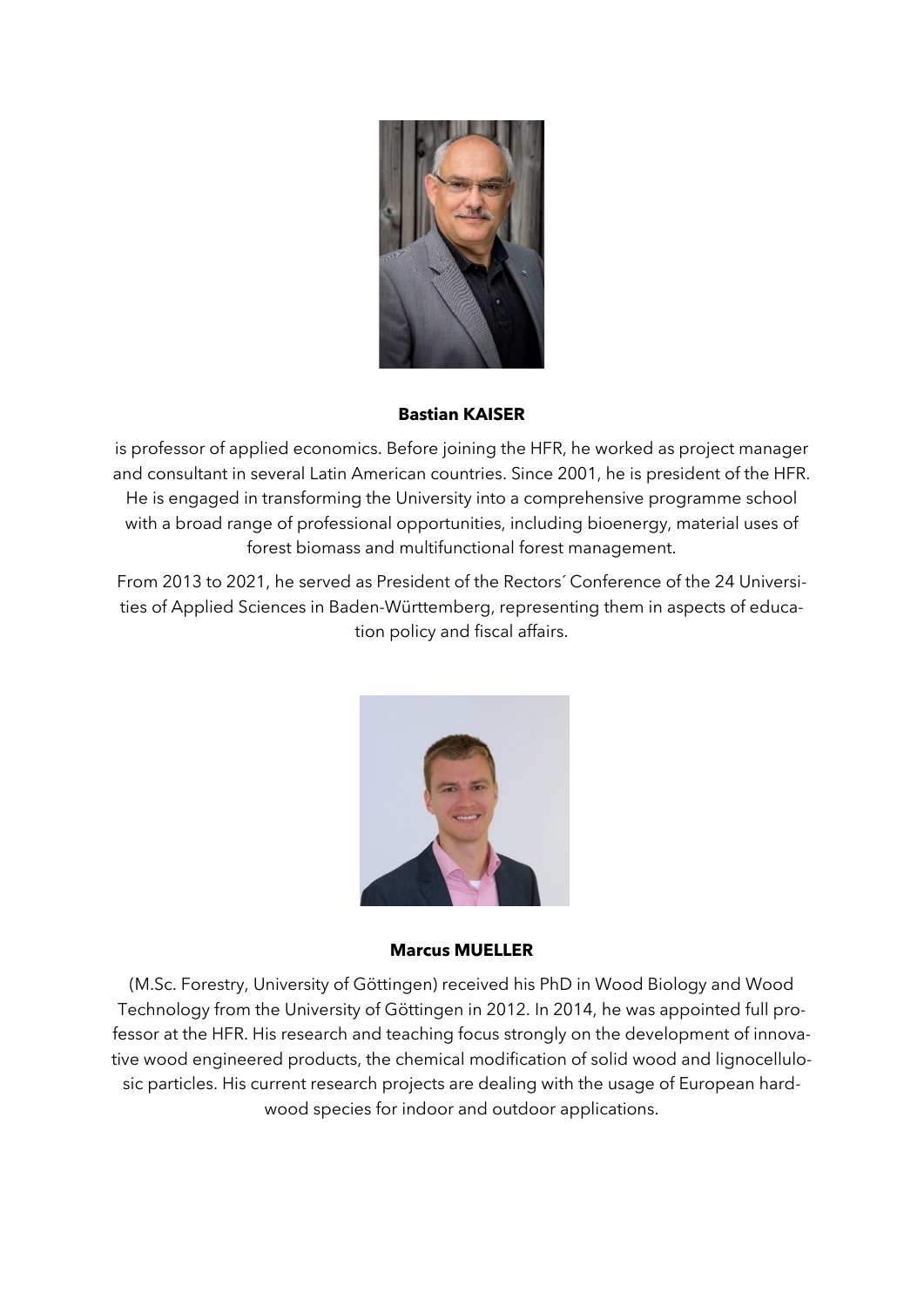

#### **Stefan PELZ**

studied forest and wood sciences at the University of Freiburg and at Washington State University. In 2003, he was appointed full professor for Forest Utilization, Wood Technology and Wood Energy at the HFR. He is head of the master program Sustainable Energy Competence (M.Sc. SENCE), which covers investigation, implementation, technical and economic aspects of renewable energy systems. Since 2014, he also serves as scientific director of the Institute of Applied Science, which is the coordinating body of all research activities of the University.



### **Christoph SCHURR**

is professor for forest and environmental policy. He studied forest sciences at Freiburg and Zurich. Before joining the HFR in 2016, he headed various administrative units in forestry, nature protection and waste management at the state and county level in Saxony. At HFR, his work is focused on small scale forestry, management of municipal forests, implementation of forest and environmental regulations and forest history as well as *close to practice* teaching. He is also head of the University's master program in forestry.